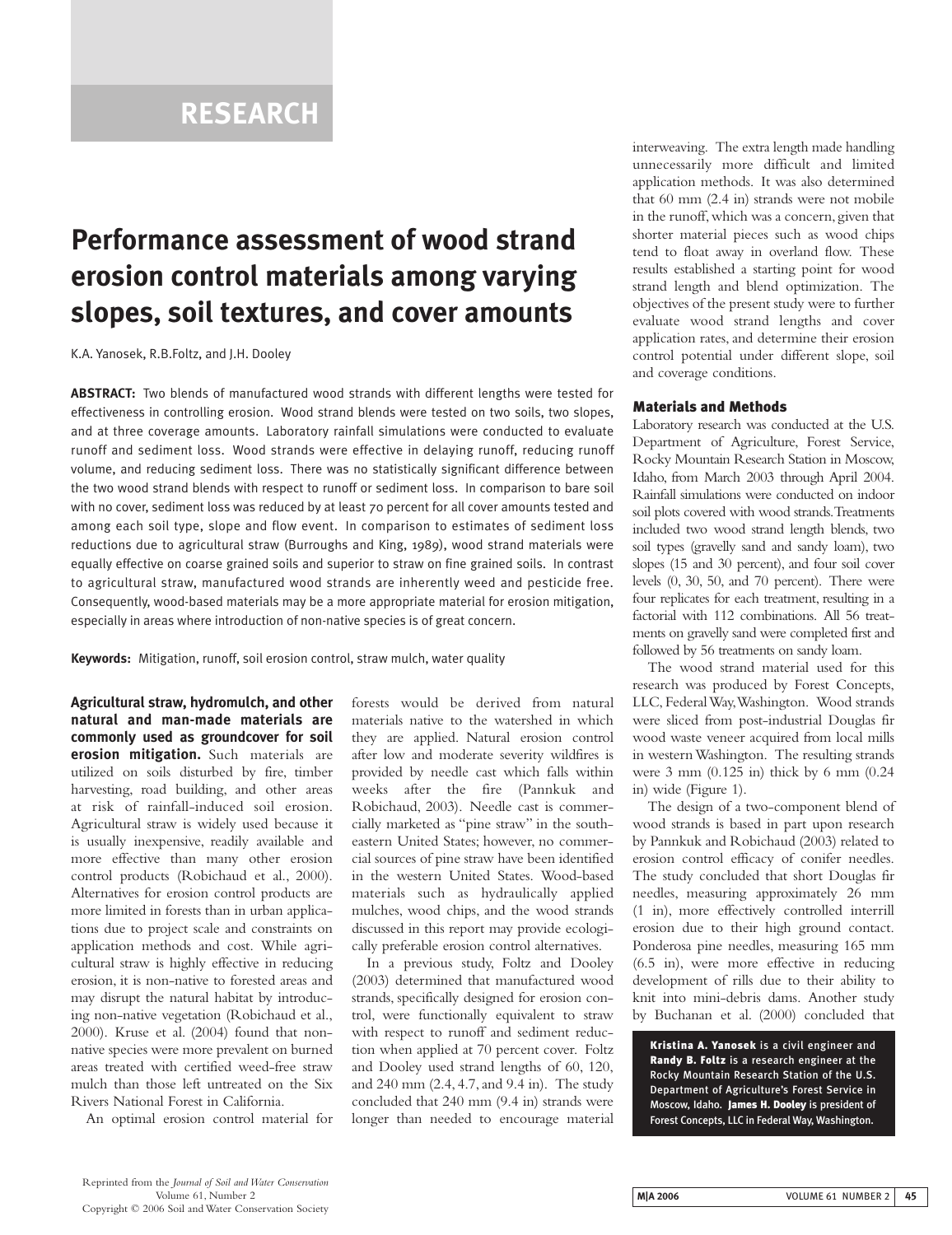## **Figure 1**

Wood strand material.



small wood chips were highly mobile on road embankments demonstrating that cover materials should be designed such that pieces interweave to promote stability on slopes. Strands for this study were manufactured to 40, 80, and 160 mm (1.6, 3.1, and 6.3 in) lengths. Two wood strand blends were made from pure lots of these three componentlengths, one with long and short strands, referred to as the 160-40 blend and one with



long and medium strands, referred to as the 160-80 blend. Materials were combined by equal masses of the two desired lengths resulting in approximate piece ratios of 1:2 for the 160-80 blend and 1:4 for the 160-40 blend.

A coarse grain soil and a fine grain soil were selected to represent the range of textures found on forestlands in the western United States. The coarse grain soil had a gravelly sand texture of 30 percent gravel and non-rock measures of 88 percent sand, 10 percent silt, and 2 percent clay. The fine grain soil was a sandy loam with 58 percent sand, 37 percent silt, and 5 percent clay. Both soils were sieved through a 6-mm mesh screen to remove large diameter particles and organic material. The mean diameter of the gravelly sand and sandy loam soils were 0.93 and 0.08 mm, respectively.

After being dried to hydroscopic water content (approximately 0.45 percent moisture for gravelly sand and 7.3 percent for sandy loam), the soil was mixed and placed in a frame measuring 1.24 m (4 ft) wide, 4 m (13 ft) long and 0.20 m (0.7 ft) deep. The plot area was  $4.96 \text{ m}^2$  (53 ft<sup>2</sup>). Slots in the frame bottom and a geotextile fabric (Phillips 6-WS) provided a path for infiltrated water to flow through the soil profile and out of the plot. The soil surface was screed in the shape of a trapezoid with a center width of 80 mm (3 in) and side slopes of 5 percent (Figure 2). The purpose of the cross-slope was to direct water away from the sides of the plot frame to avoid plot edge effects. The average bulk densities of the gravelly sand and sandy loam were 1.71 g cm<sup>-3</sup> (106.7 lb ft<sup>-3</sup>) and 1.35 g cm<sup>-3</sup> (84.3 lb ft<sup>-3</sup>), respectively.

Wood strand cover was applied by hand casting from a platform approximately 1.5 m (4.9 ft) above the sloping plot. Application rates were estimated based on material mass per unit area to achieve a desired ground cover. Measurements of wood strand coverage were taken using a point-intercept grid on a clear acrylic sheet with a total of 1089 points spaced 25 mm (1 in) apart. Cover points were counted using 605 of the 1089 points at three locations (upper, middle and lower section) of the plot and combined for a plot-level average. In cases where the measured cover was more than five percentage points from the target cover, the cover amount was adjusted and re-counted.

Gravimetric soil moisture content was measured before and after each rainfall simulation by oven-drying soil samples overnight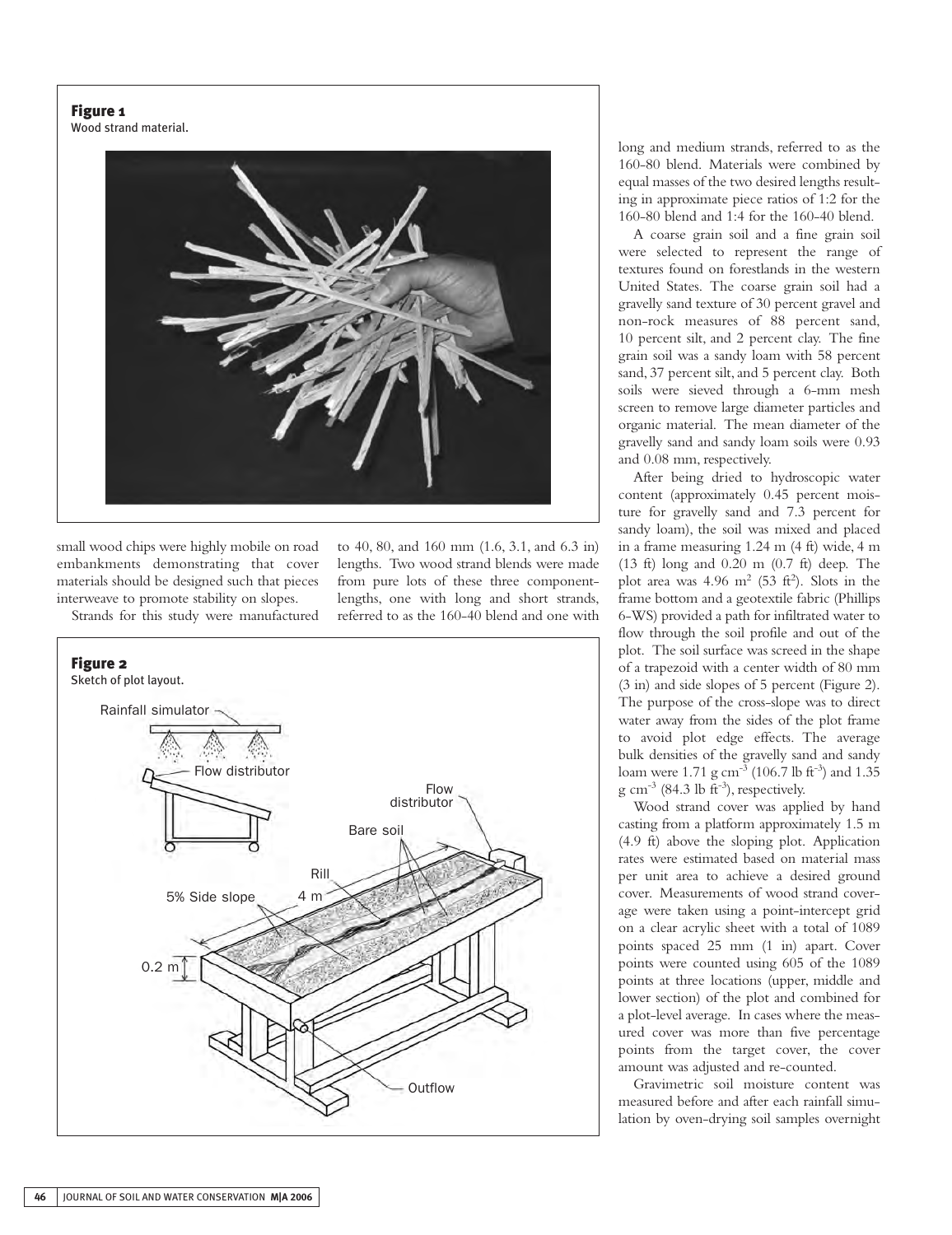at 105˚C (221˚F). Bulk density was determined before and after rainfall simulation for selected plots using a Troxler Model 3440 nuclear gauge. Both soil moisture and bulk density measurements were taken at three locations along the length of the plot.

On selected plots, pre- and post-rainfall wood strand moisture was determined. Wood strands were oven dried overnight at 105˚C (221˚F) to determine the amount of water absorbed during rainfall simulations and distinguish between infiltration and matrix storage.

A Purdue type rainfall simulator (Foster et al., 1982) equipped with VeeJet 80150 nozzles and operated at 41 kPa (6 psi), delivered a raindrop size distribution approximating natural rainfall (Meyer and Harmon, 1979). The rainfall rate used in this study was 50 mm  $hr^{-1}$  (2 in  $hr^{-1}$ ). A storm at this intensity and with a 15-minute duration has a 50-year return period in the Intermountain West based on National Oceanic and Atmospheric Administration (NOAA) Atlas 2 (NOAA,1973).

Overland flow was applied via a flow dispersal manifold at the top of the plot across the flat 80-mm width of the trapezoidal surface. After 15 minutes of rainfall, the first flow (1 L min-1) was added. This flow rate was chosen based on the critical shear required to detach the mean particle diameter size of the gravelly sand soil on a 30-percent slope (Elliot et al., 1989). Five minutes later, the flow rate was increased to 4 L min-1 (two times the critical shear) and continued for five minutes after which both flow and rainfall were simultaneously stopped. Added flow rates were not adjusted to meet the critical shear of the sandy loam soil or the 15 percent slope plots in order to maintain identical rain and flow conditions for all soil and slope combinations. Throughout this report, the three rainfall/ inflow rates are referred to as the "rainfall only" (R), "rainfall plus 1-L flow" (R+1) and "rainfall plus  $4-L$  flow"  $(R+4)$  events.

Timed grab samples taken each minute were used to determine runoff rates and sediment concentrations. Sediment concentrations were determined by oven-drying the grab samples for 24 hours at 105˚C (221˚F). Presence (or absence) of rills was recorded following each rainfall simulation.

To assess consistency of initial plot conditions, separate general linear models were used to test for differences in bulk density, soil moisture, and differences between measured

|  |  | Table 1. Average observed cover amounts among mixes for each target cover. |  |  |  |  |  |  |  |  |  |
|--|--|----------------------------------------------------------------------------|--|--|--|--|--|--|--|--|--|
|--|--|----------------------------------------------------------------------------|--|--|--|--|--|--|--|--|--|

|               |                 | Average observed wood strand cover (%) |                           |  |  |  |
|---------------|-----------------|----------------------------------------|---------------------------|--|--|--|
| Soil type     | Target = $30\%$ | Target = $50%$                         | Target = $70%$            |  |  |  |
| Gravelly sand | $30 \pm 1.3^*$  | $50 + 2.2^*$                           | $67 + 2.9$ <sup>t</sup>   |  |  |  |
| Sandy loam    | $30 \pm 1.7^*$  | $52 + 2.1^{\dagger}$                   | $69 \pm 1.9$ <sup>*</sup> |  |  |  |

and target cover amounts. To determine effects of wood strands under varying conditions, all treatments (soil type, slope, strand blend type, and cover amount) were tested using a general linear model (SAS, 2003). Both runoff volume and sediment yield from the R,  $R+1$ , and  $R+4$  flow events were analyzed in this manner. When treatments were significantly different, least square means were compared using a t-test.

#### **Results and Discussion**

Initial plot conditions were sufficiently consistent to enable isolation of treatment effects. No significant differences ( $p \leq 0.05$ ) in soil bulk density or initial soil moisture content were observed among all experiments for either soil type. The only statistically significant differences between measured and target cover amounts (Table 1) were the 70 percent target cover on gravelly sand (67 percent observed) and the 50 percent target cover on sandy loam (52 percent observed). In subsequent analysis, nominal classification names

| Wood strand cover | Wood strand application rate |                    |  |
|-------------------|------------------------------|--------------------|--|
| (%)               | (kg m <sup>2</sup> )         | $(t \text{ ac}^1)$ |  |
| 30                | 0.40                         | 1.78               |  |
| 50                | 0.77                         | 3.44               |  |
| 70                | 1.19                         | 5.29               |  |

## **Figure 3**

Hydrographs for rainfall simulations on gravelly sand and sandy loam soils on 15 and 30 percent slopes. Results shown are those from simulations with 160-40 wood strand blend with each line representing the average response from four replicates.

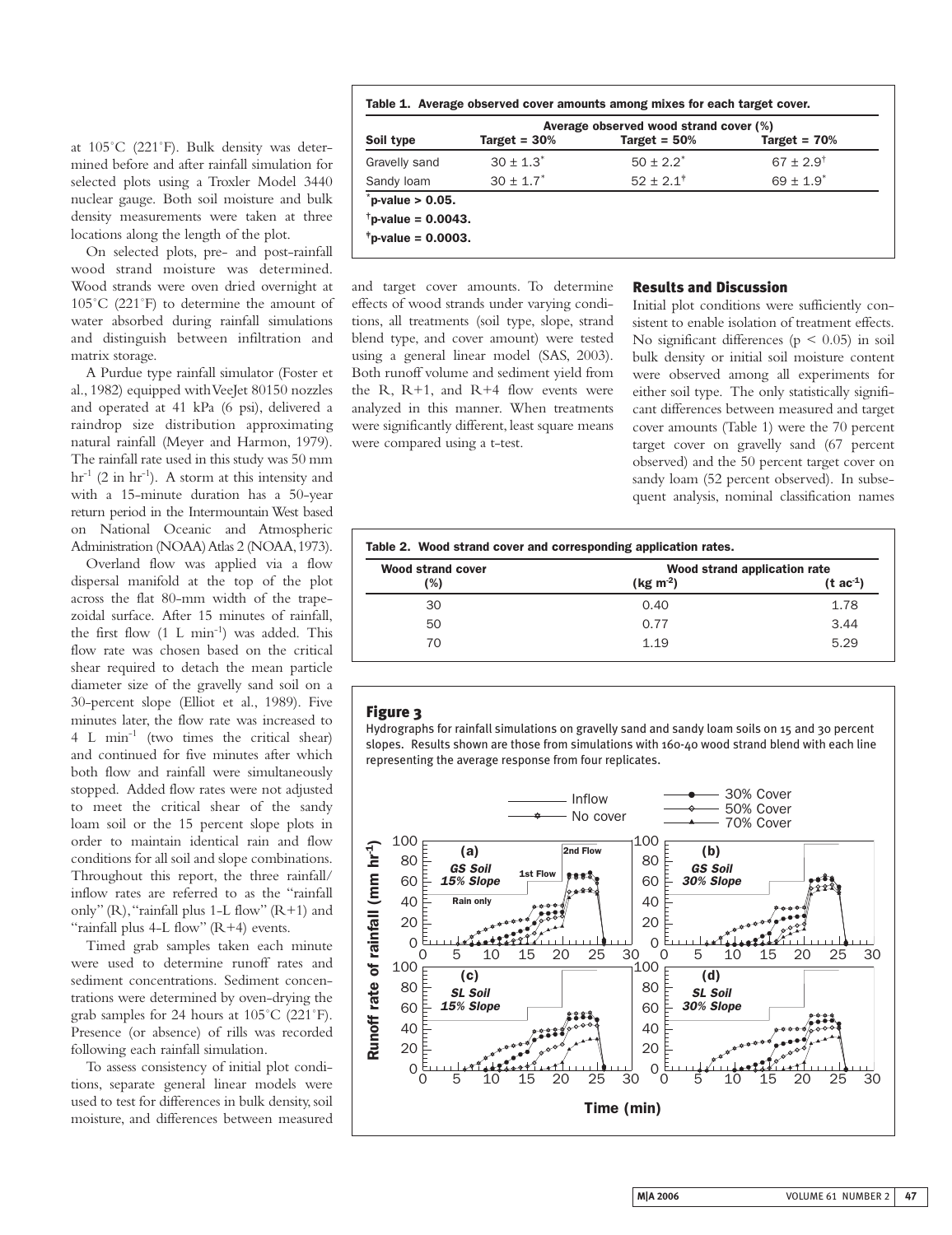|                              | P-value for runoff from three rainfall/flow events |                                                           |          |  |  |
|------------------------------|----------------------------------------------------|-----------------------------------------------------------|----------|--|--|
| Source (df <sup>*</sup> )    | R                                                  | $R+1$                                                     | $R+4$    |  |  |
| Soil $(1)$                   | 0.6070                                             | 0.8796                                                    | < 0.0001 |  |  |
| Slope $(1)$                  | 0.3669                                             | 0.0958                                                    | 0.0457   |  |  |
| Wood strand cover amount (3) | < 0.0001                                           | < 0.0001                                                  |          |  |  |
|                              |                                                    | P-value for sediment loss from three rainfall/flow events |          |  |  |
| Source (df <sup>*</sup> )    | R                                                  | $R+1$                                                     | $R+4$    |  |  |
| Soil $(1)$                   | 0.4657                                             | 0.0010                                                    | < 0.0001 |  |  |
|                              |                                                    | 0.0005                                                    | < 0.0001 |  |  |
| Slope $(1)$                  | 0.2879                                             |                                                           |          |  |  |

**R = Rainfall only.**

 $R+1$  = Rainfall plus 1 L sec<sup>-1</sup> overland flow.

 $R+4$  = Rainfall plus 4 L sec<sup>-1</sup> overland flow.

|                  |                        |           | Least square means of runoff (L) for each<br>rainfall/inflow rate |         |
|------------------|------------------------|-----------|-------------------------------------------------------------------|---------|
| <b>Treatment</b> | <b>Treatment level</b> | R         | $R+1$                                                             | $R + 4$ |
| Soil             | Gravelly sand          | <b>NS</b> | <b>NS</b>                                                         | 38      |
|                  | Sandy loam             |           |                                                                   | 31      |
| Slope            | 15%                    | <b>NS</b> | <b>NS</b>                                                         | 36      |
|                  | 30%                    |           |                                                                   | 33      |
| Cover            | 0%                     | 12        | 27                                                                | 53      |
|                  | 30%                    | 3.0       | 14                                                                | 38      |
|                  | 50%                    | 0.43      | 6.6                                                               | 28      |
|                  | 70%                    | 0.06      | 2.5                                                               | 20      |

**R = Rainfall only.**

 $R+1$  = Rainfall plus 1 L sec<sup>-1</sup> overland flow.

 $R+4$  = Rainfall plus 4 L sec<sup>-1</sup> overland flow.

|                  |                        | Least square means of sediment loss $(g)$<br>for each rainfall/inflow rate |       |       |  |
|------------------|------------------------|----------------------------------------------------------------------------|-------|-------|--|
| <b>Treatment</b> | <b>Treatment level</b> | R                                                                          | $R+1$ | $R+4$ |  |
| Soil             | Gravelly sand          | <b>NS</b>                                                                  | 130   | 930   |  |
|                  | Sandy loam             |                                                                            | 82    | 380   |  |
| Slope            | 15%                    | <b>NS</b>                                                                  | 81    | 330   |  |
|                  | 30%                    |                                                                            | 130   | 1060  |  |
| Cover            | 0%                     | 450                                                                        | 1070  | 2980  |  |
|                  | 30%                    | 23                                                                         | 190   | 760   |  |
|                  | 50%                    | 0.94                                                                       | 55    | 300   |  |
|                  | 70%                    | NE.                                                                        | 10    | 190   |  |

**NE = Unable to estimate.**

**R = Rainfall only.**

 $R+1$  = Rainfall plus 1 L sec<sup>-1</sup> overland flow.

 $R+4$  = Rainfall plus  $4$  L sec<sup>-1</sup> overland flow.

of 0, 30, 50, and 70 percent were used. For analysis where continuous variables were appropriate, observed averages were used.

The relationship between application rate and wood strand cover had a coefficient of determination  $r^2$  of 0.977 (p-value of  $< 0.0001$ :

$$
C = 61.3 \times W^{0.78}
$$

where,

C=the cover in percent, and

 $W =$  the application rate in kg m<sup>-2</sup>.

Based on Burroughs and King (1989), application rates for agricultural straw for 30, 50 and 70 percent groundcover were estimated as 0.02, 0.11, and 0.30 kg m-2  $(0.10, 0.48, \text{ and } 1.34 \text{ t} \text{ ac}^{-2}).$  More than four times as much mass would be required to achieve these cover amounts with the wood strands used in this study (Table 2). Straw application rates used in practice, however, typically range between 0.22 and 0.45 kg  $\text{m}^{-2}$  (1 to 2 t ac<sup>-2</sup>) (Robichaud et al., 2000). Based on the results of this study (described in following text), optimal wood strands cover would be near 50 percent cover with a corresponding application rate of 0.77 kg m<sup>-2</sup> (3.44 t ac<sup>-1</sup>).

Time to runoff was delayed as wood strand cover was increased as shown in representative hydrographs (Figure 3). Runoff from bare plots began five to six minutes after the start of rainfall and approached steady state near the end of the R flow period. In comparison, none of the plots with wood strand cover were approaching steady state at the end of the R flow period. Water was observed flowing around individual wood strands, rather than downslope, thus increasing flow path length. Increased flow path length decreased velocity and increased infiltration opportunity. On plots with 70 percent cover, runoff was delayed by seven to eight minutes on gravelly sand soils and by 11 to 12 minutes on sandy loam soils in comparison to bare plots with no cover. Most runoff occurring on plots with 70 percent cover was due to the concentrated added flow.

Rill formation was the predominate erosion mechanism on the gravelly sand soil occurring on seven of the eight bare plots. Increasing amounts of cover reduced the incidence of rilling on gravelly sand plots. Rills occurred on 10 of 16 plots with 30 percent cover; six of 16 plots with 50 percent cover; and five of 16 plots with 70 percent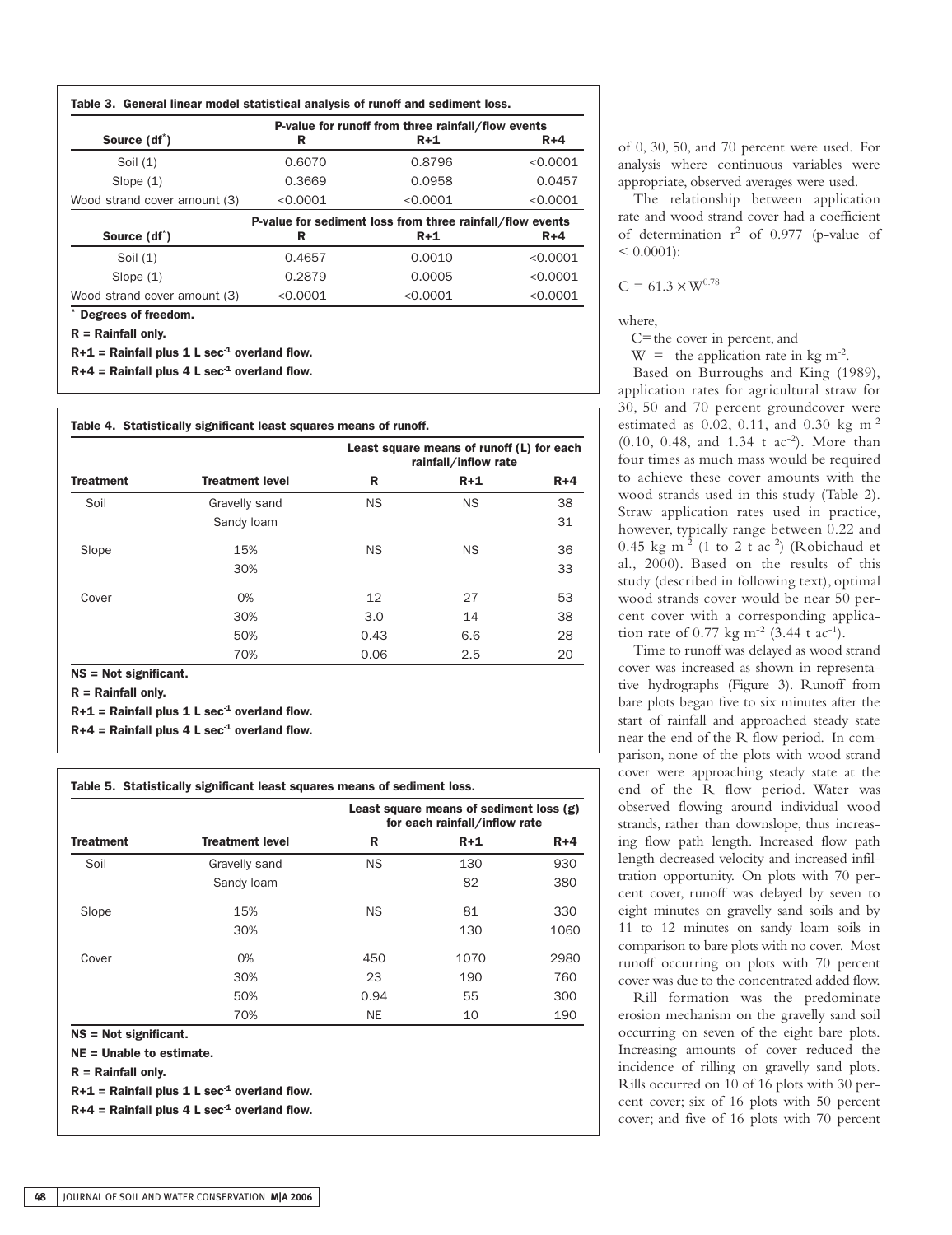**Table 6. General linear model statistical analysis of runoff and sediment loss for two-way interactions.**

|                                       |        | <b>P-value for runoff</b>   |          |
|---------------------------------------|--------|-----------------------------|----------|
| Interaction source (df <sup>*</sup> ) | R      | $R+1$                       | $R+4$    |
| Soil slope (3)                        | 0.0488 | 0.0673                      | 0.0928   |
| Soil cover (3)                        | 0.1335 | 0.0292                      | 0.0014   |
|                                       |        | <b>P-value for sediment</b> |          |
| Interaction source (df <sup>*</sup> ) | R      | $R+1$                       | $R+4$    |
| Soil slope (3)                        | 0.4384 | 0.4657                      | < 0.0001 |
| Soil cover (3)                        | 0.4657 | < 0.0001                    | 0.0005   |
| Degrees of freedom.                   |        |                             |          |

**R = Rainfall only.**

**R+1 = Rainfall plus 1 L sec-1 overland flow.**

 $R+4$  = Rainfall plus 4 L sec<sup>-1</sup> overland flow.

cover. On bare plots, rill formation was more extensive than on plots with wood strands which slowed rill formation by forming mini-debris dams. It was observed that wood strands dispersed water over the plot resulting in slower, less erosive flows. The resulting slower flows reduced shear forces thus reducing the extent of rilling, and soil particle detachment and transport.

The predominant form of erosion on sandy loam soils was sheet erosion as evidenced by low incidences of rilling. None of the sandy loam plots with wood strand cover had rills and only one of the bare plots had rills. The primary sediment reduction mechanism of wood strands on sandy loam soil was raindrop splash reduction.

Soil, slope, and wood strand cover amount were all significant ( $p < 0.05$ ) with respect to both runoff and sediment loss at the R+4 flow (Table 3). Wood strand cover amount was the only source of significantly different

 $(p \le 0.0001)$  runoff sediment loss at all three flow levels. No significant differences were seen between 160-80 and 160-40 wood strand blends. Both runoff and sediment loss were significantly greater ( $p < 0.05$ ) on gravelly sand than on the sandy loam (Tables 4 and 5). Differences in sediment loss and runoff among soils existed only from added flows applied after 15 minutes of rainfall (R+1 and R+4 events) which was due to extensive rilling on gravelly sand soils. Runoff and sediment loss were also significantly different among the two slopes for R+1 and R+4 events. Although sediment loss was greater on 30 percent slopes (Table 5), runoff was slightly greater on 15 percent slopes (Table 4) during R+4. Higher runoff on the lesser slope was likely due to greater surface sealing caused by slower moving flows. Increased wood strand cover amounts resulted in significant decreases in runoff (Table 4) and sediment loss



(Table 5) for all three flow events. Significant differences existed among all contrasts except for that between 50 and 70 percent cover during the R flow event.

Both the soil cover interaction and the soil slope interaction resulted in significantly different runoff and sediment loss (Table 6). Effectiveness of wood strand cover was dependent on soil texture for both concentrated flows  $(R+1$  and  $R+4)$ . There was a greater reduction in sediment from the sandy loam soil when increasing the cover from 50 to 70 percent (Figure 4) suggesting that finer grained soils may benefit more by increasing ground cover beyond 50 percent. Increases in sediment due to increases in slope were greater for the gravelly sand soil implying wood strands were more effective on finer grained soils on steeper slopes (Figure 4).

Retention of rainfall by wood strands was a minor factor in runoff reduction. Average water retention by wood strands was 1.3, 2.8, and 4.3 percent of the total rainfall on respective 30, 50 and 70 percent cover plots for the 25-minute rainfall simulations. Water retention within the wood strand cover was attributed to a combination of adsorption on the surface of individual strands, absorption by the wood, and matrix storage associated with the points of contact between overlapping strands.

All levels of wood strand cover were shown to be beneficial for runoff and sediment reduction when compared to bare plots (Figures 5 and 6). For a small storm (as represented by the R flow) on gravelly sand, runoff was reduced by 80, 95, and 98 percent with 30, 50, and 70 percent wood strand cover, respectively (Figure 5). As more concentrated flow was added, effectiveness of wood strand cover decreased. Sediment reduction from increased cover levels was less distinct between different flows (Figure 6). Sediment loss was reduced by at least 70 percent for all cover levels.

Reduction in sediment loss due to agricultural straw was estimated based on Burroughs and King (1989) for comparison to wood strands (Figure 6). On the gravelly sand soil, agricultural straw, and wood strands are similar with respect to sediment loss. On the sandy loam soil, sediment reduction from the wood strands was higher than straw.

A distinguishing difference between agricultural straw and wood strands is the threedimensional layering effect of wood strands. The stability of the matrix formed by wood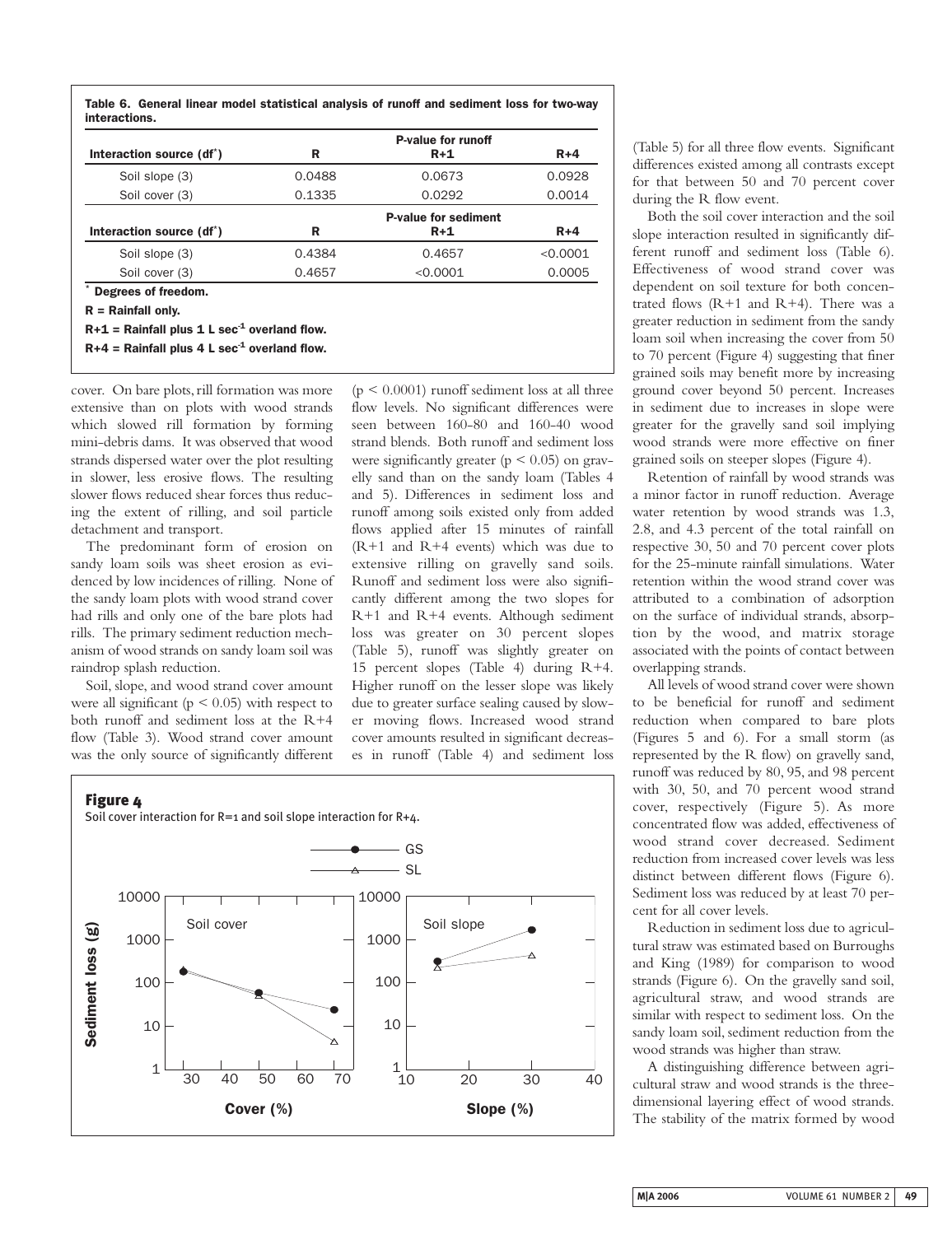## **Figure 5**

Runoff reduction as a percentage of that from bare plots on 30 percent slopes.



strands was an important factor in reducing erosion and preventing propagation of rills. Wood strands on plots with 30 percent cover typically formed a single layer with most pieces having complete contact with the soil surface. On plots with 50 and 70 percent cover, there were multiple layers of wood strands. At 50 percent cover, wood strands appeared to form two to three layers while 70 percent cover resulted in approximately three to four layers of strands.

#### **Summary and Conclusion**

Engineered wood strands were effective for erosion control by delaying initiation of runoff, reducing the volume of runoff, and reducing sediment loss. Significant decreases in runoff and sediment loss occurred for increasing amounts of wood strand cover. There were no statistically significant differences between the two wood strand blends with respect to either volume of runoff or sediment loss. Retention of rainfall by wood strands was a minor factor in reducing runoff.



The reduction of runoff volume due to wood strands was higher on the finer grained sandy loam than the coarser grained gravelly sand. Wood strands decreased runoff by 80 to 99 percent during the simulated lowintensity storm (R). For the high-intensity storm (R+4), wood strands were not as effective at the lower cover levels. Thirty percent cover reduced runoff by 25 to 35 percent while 70 percent cover reduced runoff by 45 to 70 percent.

Sediment loss was greater from plots with wood strands on gravelly sand than from fine sandy loam soil. For the high-intensity storm, sediment was reduced by 76, 93, and 96 percent for 30,50,and 70 percent covers,respectively on the gravelly sand soil. On the sandy loam soil, sediment was reduced by 70, 85, and 90 percent for 30, 50, and 70 percent cover, respectively. In comparison to estimated sediment reduction by agricultural straw,wood strands were more effective, on the finer grained sandy loam soil.

The use of wood strands as a substitute for agricultural straw may reduce the frequency of invasive species introduction. Long-term effects of wood strand erosion control materials on revegetation have not yet been determined. Reducing the thickness of wood strands can reduce the mass per unit area, and hence the cost of application, without reducing the percent ground cover. Additional studies using these thinner strands is warranted in order to reduce the application rates required to achieve the desired cover. Material thickness may also be optimized towards decomposition rates most advantageous for revegetation success. Tests are currently ongoing to determine the effectiveness of wood strand materials under field conditions.

## **Endnote**

The use of trade or firm names in this paper is for reader information and does not imply endorsement by the U.S. Department of Agriculture or any product or service.

### **Acknowledgements**

The authors acknowledge the work of Ben Kopyscianski (Rocky Mountain Research Station), who prepared all the plots and maintained the rainfall simulation equipment and Justin Maschhoff (Forest Concepts), who made all the wood strands for the study. The project was supported by the Small Business Innovation Research program of the U.S. Department of Agriculture, grant No. 2004- 33610-14424.